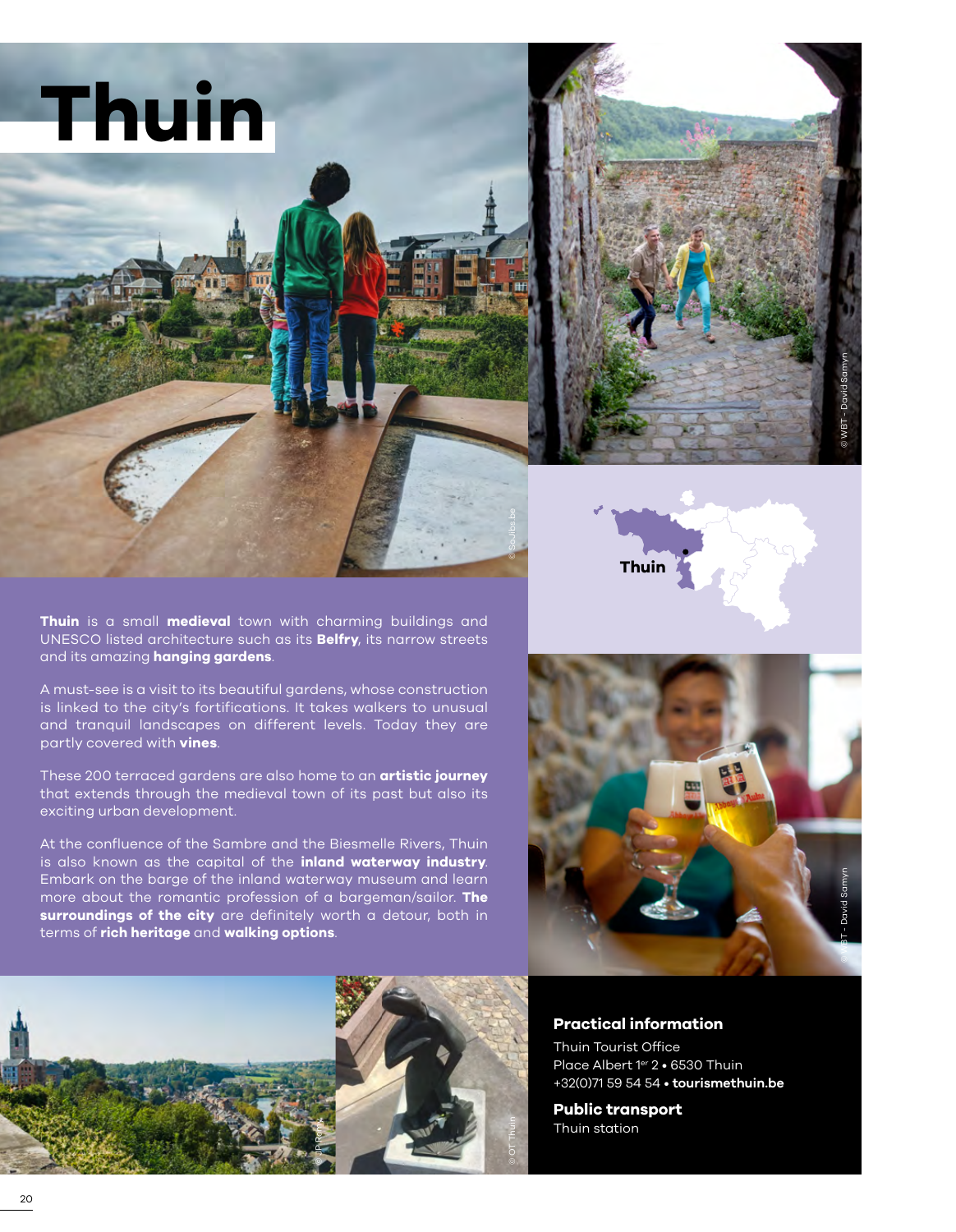# **Where to Stay**

### **L'Auberge de l'Abbaye d'Aulne (Rooms)**

This 2\* superior establishment offers charming rooms overlooking the ruins of the Aulne Abbey. The period stone building offers all the usual contemporary comforts during your stay on the banks of the Sambre River.

Rue Emile Vandervelde 286 • 6534 Gozée (Thuin) **[aubergedelabbaye.be](www.aubergedelabbaye.be)**

### **Le Relais de la Haute Sambre (Accommodation)**

Dive into the heart of this 3\* accommodation surrounding a magnificent pond. It's a real oasis for your leisure or business with spacious rooms to chill out and unwind in the heart of nature.

Rue Fontaine Pépin 12 • 6540 Lobbes **[rhs.be](www.rhs.be)**

#### O **Escale de Flore (Gite)**

This house steeped in history has become a (3'Epis') gîte to the delight of tourists. A house where you feel good with a nice view of the town walls and where a warm welcome from the owners adds to the charm of the place.

Chemin du Halage 43 • 6530 Thuin **[gitesdewallonie.be](https://gitesdewallonie.be/fr/escale-de-flore)**

#### **Château de Ragnies Mansion**

In the heart of the village, the Château de Ragnies welcomes you to its Mansion House with 4 guest rooms and a (4'Epis') country cottage to recharge your batteries in peace. There's also the sociable possibility of a table d'hôte on reservation.

Rue du Tambourin 6, entrée par 6A 6532 Ragnies (Thuin) **[chateauderagnies-bnb.be](http://chateauderagnies-bnb.be)**

#### O **Haut-Marteau Gite**

This little place is like a step back in time, an idyllic little corner of paradise, if that is what you are looking for, it's right here in this rural lodging (3'Epis') located in a 'Natura 2000' area. This beautiful 17th century residence is ready with a warm welcome for a relaxing stay with family or friends at the foot of the Bois du Grand Bon Dieu. It's just a stone's throw from a RAVeL network, which is just perfect for walkers and cyclists.

Rue du Haut Marteau • 6530 Thuin **[giteduhautmarteau.be](https://www.giteduhautmarteau.be/le-gite)**

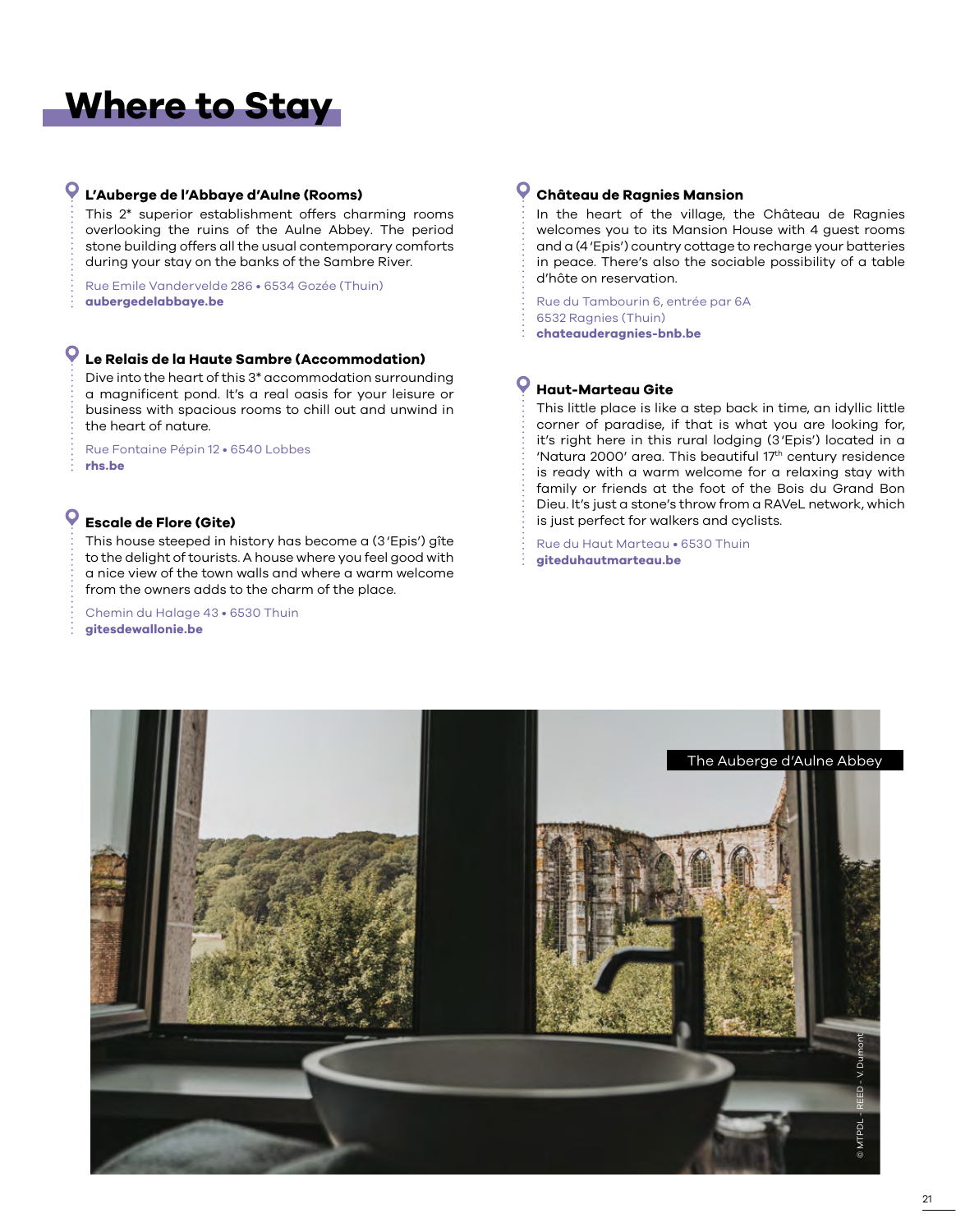## **What to See and Do**

#### **<sup>1</sup> Jardins suspendus (Hanging Gardens) and the Art Trail**

Located on the southern slope of the Biesmelle valley, the Hanging Gardens of Thuin offer an original walk on the heights of the town. Recognized as an exceptional heritage of Wallonia, you can enjoy the meander around 200 terraced gardens along the winding cobbled streets. This unusual setting is dotted with works of contemporary art for extra pleasure.

Place du Chapitre • 6530 Thuin **[tourismethuin.be](www.tourismethuin.be)**

#### **<sup>2</sup> Beffroi (Thuin Belfry)**

This monument was built in the first half of the 17<sup>th</sup> century on the ruins of an old Belfry. Recognized by the UNESCO World Heritage, it has the distinction of having assumed both a religious and a communal function. From the top of its 194 steps, it offers an ideal panorama from which to admire Thuin and the valleys of the Sambre and Biesmelle Rivers. Educational panels tell its story.

Place du Chapitre 3 • 6530 Thuin **[beffroidethuin.be](https://beffroidethuin.be/fr)**

#### **<sup>3</sup> Ecomuseum Le Thudo (Museum of Inland Navigation)**

Thuin, town of boatmen, allows you to explore an interesting and nautical part of Wallonia's history. Embark aboard a barge-museum, the Thudo Eco museum, and discover the charming world of inland waterway transport: the stages in the construction of a boat, communication systems, life on board… Then take a walk in the boatmen district, in the lower part of the town, still today largely inhabited by a population of retired boatmen.

Quai de Sambre • 6530 Thuin **[tourismethuin.be](www.tourismethuin.be)**

#### **<sup>4</sup> Abbaye d'Aulne**

The Cistercian ruins of the Aulne Abbey are located in Gozée, a stone's throw from Thuin. Discover its history and the life of the Cistercian monks thanks to information panels installed all along the outdoor route. You can enjoy the landscaped garden and its peaceful walking area, it's a great place to reflect and meditate. For a refreshing end to the visit, taste the beers of the Abbey of Aulne at the tavern.

Rue Émile Vandervelde 291 • 6534 Gozée (Thuin) **[abbayedaulne.be](https://abbayedaulne.be/fr)**